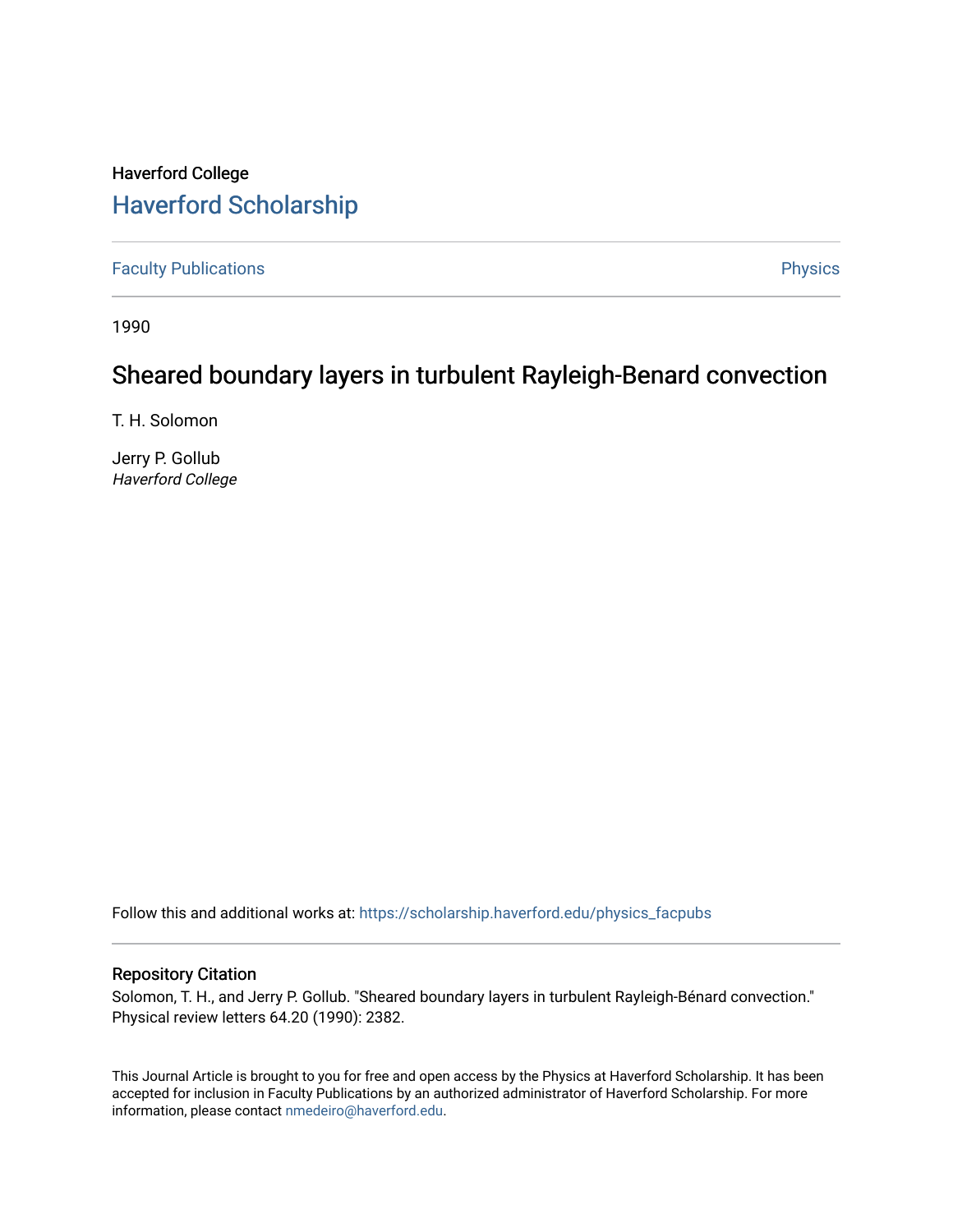## Sheared Boundary Layers in Turbulent Rayleigh-Bénard Convection

T. H. Solomon and J. P. Gollub

Department of Physics, Haverford College, Haverford, Pennsylvania 19041 and Department of Physics, University of Pennsylvania, Philadelphia, Pennsylvania 19104 (Received 2 February 1990)

Thermal boundary layers in turbulent Rayleigh-Benard convection are studied experimentally using a novel system in which the convecting fluid is sheared from below with a flowing layer of mercury. Oscillatory shear substantially alters the spatial structure and frequency of the eruptions, with minimal effect on the heat flux  $(< 5\%)$ . The temperature probability distribution function (PDF) just above the lower boundary layer changes from Gaussian to exponential, without significant changes in the interior PDF. Implications for theories of "hard" turbulence are discussed.

PACS numbers: 47.25.Qv, 47.20.Bp, 47.25.Ae, 92.60.Fm

The role of thermal or viscous boundary layers in turbulent flows is a problem of fundamental interest. Intermittent bursts from boundary layers produce coherent structures that propagate through the bulk, determining the statistical properties of the flow.<sup>1</sup> In addition, the transport of heat and momentum across the system is often limited by the boundary layers (BL's). For these reasons, much can be learned about turbulent flows by studying their properties. This is especially true for turbulent Rayleigh-Bénard (RB) convection, in which the temperature gradient is concentrated in thin, stagnant (but unstable) thermal BL's near the upper and lower surfaces.<sup>2</sup> This system has attracted much attention recently because of the discovery<sup>3</sup> of scaling laws in the heat flux and temperature statistics over many orders of magnitude of the Rayleigh number  $R$  (the dimensionless temperature difference across the fluid). Motions arising from boundary-layer eruptions are also important in understanding convection in the atmosphere and oceans.

Most theories of heat transport in turbulent RB convection assume marginal stability of the thermal BL's, which grow in thickness to an average value  $\delta$  where they become unstable to thermal eruptions. Early investigators<sup>2</sup> proposed that, for large R,  $\delta$  is independent of the height of the convection cell and properties of the interior flow. The temperature gradient was assumed concentrated entirely in the BL's, and as a result the Nusselt number Nu (the nondimensional heat flux) should grow as  $R^{\beta}$ , with  $\beta = \frac{1}{3}$ . Experiments<sup>5</sup> have found that  $\beta \approx \frac{2}{7}$ at large  $R$ , prompting the hypothesis<sup>3,6</sup> that shearin "winds" from the interior increase  $\delta$ , lowering Nu. In addition, instabilities of the BL's to wavelike propagation of thermal disturbances were also suggested<sup>7</sup> to explain the observed transition from "soft" to "hard" turbulence, a transition characterized by a change in the temperature probability distribution function (PDF) at the center of the cell from Gaussian to exponential.<sup>3</sup>

In this Letter, we describe experimental studies of BL dynamics using a novel approach in which the convecting fluid is sheared from below with a layer of mercury that acts as a constant-temperature, moving boundary. The behavior of the lower BL is controlled primarily by interactions with this "artificial wind" from below. Measurements of Nu and of the spacing and frequency of the BL eruptions when sheared externally are contrasted with those for the normal (unsheared) case. The effects of the shear on the temperature PDF's in the interior are also examined.

A diagram of the convection apparatus is shown in Fig. 1, along with a sketch of the driving mechanism for the mercury flow. The convecting fluid is water at temperatures between 30 and 40'C (Prandtl number Pr  $\approx$  25) in enclosures of horizontal size 6.35×6.35 cm<sup>2</sup>, and depths 4.0 and 9.0 cm. For these experiments,  $R$  is varied between  $10^6$  and  $10^8$ . A layer of mercury 7 mm deep forms the bottom of the convection cell. Local measurements of the temperatures at two locations in the fluid are made with small thermister probes 0.5 mm in diameter. One probe is located 2 to 3 mm above the mercury-water interface, centered laterally, and the other is located at the midheight of the cell. A thin, laminated copper plate with a resistive heater separates the mercury from a configuration of permanent magnets (neodymium iron boron). Measurements of the heat flux are determined from the power required to keep the mercury at a constant temperature. The heater and magnets are surrounded from below by insulation and an aluminum block that is separately controlled at the temperature of the mercury to prevent heat leakage. In addition, the sides of the cell are well insulated.



FIG. 1. (a) A schematic diagram of convection apparatus, showing temperature probes in the water layer. The sapphire window and mercury are maintained at constant temperatures. (b) Exploded view of magnetohydrodynamic forcing of a vortical flow in the mercury layer.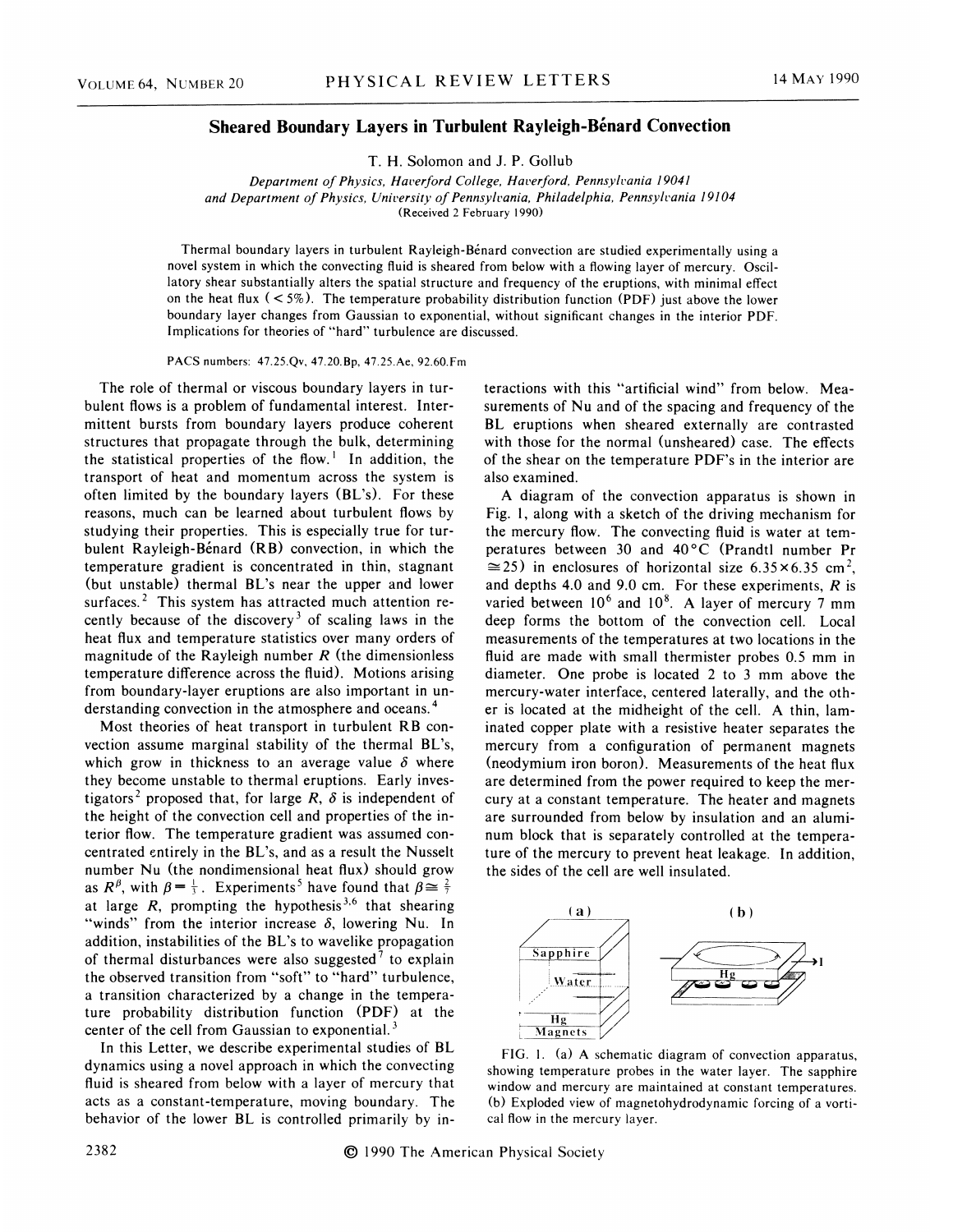A flow is induced in the mercury using a magnetohydrodynamic technique<sup>8</sup> [Fig. 1(b)] in order to shear the lower BL. A uniform electrical current passing horizontally through the mercury interacts with an alternating vertical magnetic field imposed by magnets located below the mercury. These interactions produce vortex flows in the mercury with velocities that are continuously varied by changing the current, and spatial structures that can be altered by changing the magnet configuration. Except where otherwise stated, the shearing flow is a single vortex whose characteristic speed (rms) is in the range 0-6 mm/s. These velocities should be compared to the typical rms horizontal convective velocities just above the lower BL, which range up to approximately 0.8 mm/s at  $R \approx 10^8$ . The mercury flow is made to oscillate by employing a bipolar, square-wave current with frequency 0.20 Hz that is chosen to confine the shear to the vicinity of the BL. (This is necessary to distinguish the effects of shear on the BL from those on the interior flow.) At this frequency, the imposed shear has a characteristic thickness of 1.9 mm, close to the typical BL thickness  $\delta$  (2.1 mm at  $R = 5.7 \times 10^7$ , for example). Secondary flows due to unbalanced centrifugal forces near the boundary are negligible with this forcing configuration, so the induced flows in the convecting fluid are predominantly horizontal.

Bursting of the BL is studied with a technique that allows direct visualization of the temperature field. Thermochromic liquid-crystal (TLC) microspheres are sus-

pended in the convecting fluid. $9$  A thin, vertical section of the fluid is illuminated with a sheet of white light, and the resulting scattered light is imaged from the side. The color and intensity of the scattered light vary with the temperature of the fluid. In addition, observations of the movements of the microspheres provide information about the velocity field. A color video camera allows the bursting of the lower thermal boundary layer and the resulting interior temperature distribution to be analyzed. An example of a TLC image is shown in Fig. 2.

Sequences of enhanced TLC images of eruptions of the lower BL are shown in Fig. 3. In the unsheared case [Fig. 3(a)], recirculation zones form at the base of each developing burst, pulling hot fluid laterally from surrounding areas of the BL and increasing the heat content of the plume. These recirculation zones also cause separate plumes to aggregate, as can be seen in Fig. 3(a). The resulting eruptions have lateral dimensions up to 4 times larger than the thickness of the BL.

In the sheared case [Fig. 3(b)], the movement of hot fluid in and near the BL is determined primarily by the external forcing and is less influenced by recirculation. Regions of hot fluid remain isolated and burst separately, rather than aggregating. As a result, the eruptions are more frequent, but the resulting thermals are small (comparable to the boundary-layer thickness), and their heat content is less. This behavior is reflected in power spectra of temperature fluctuations measured by the lower probe. The average fluctuation frequency (charac-



FIG. 2. Thermochromic liquid-crystal imaging of a vertical section of the convection cell (except for the top  $\frac{1}{4}$  in.) at  $R = 8.1 \times 10^6$ ,  $d = 4.0$  cm. The lower boundary layer and warm eruptions are blue; red-brown regions are cooler.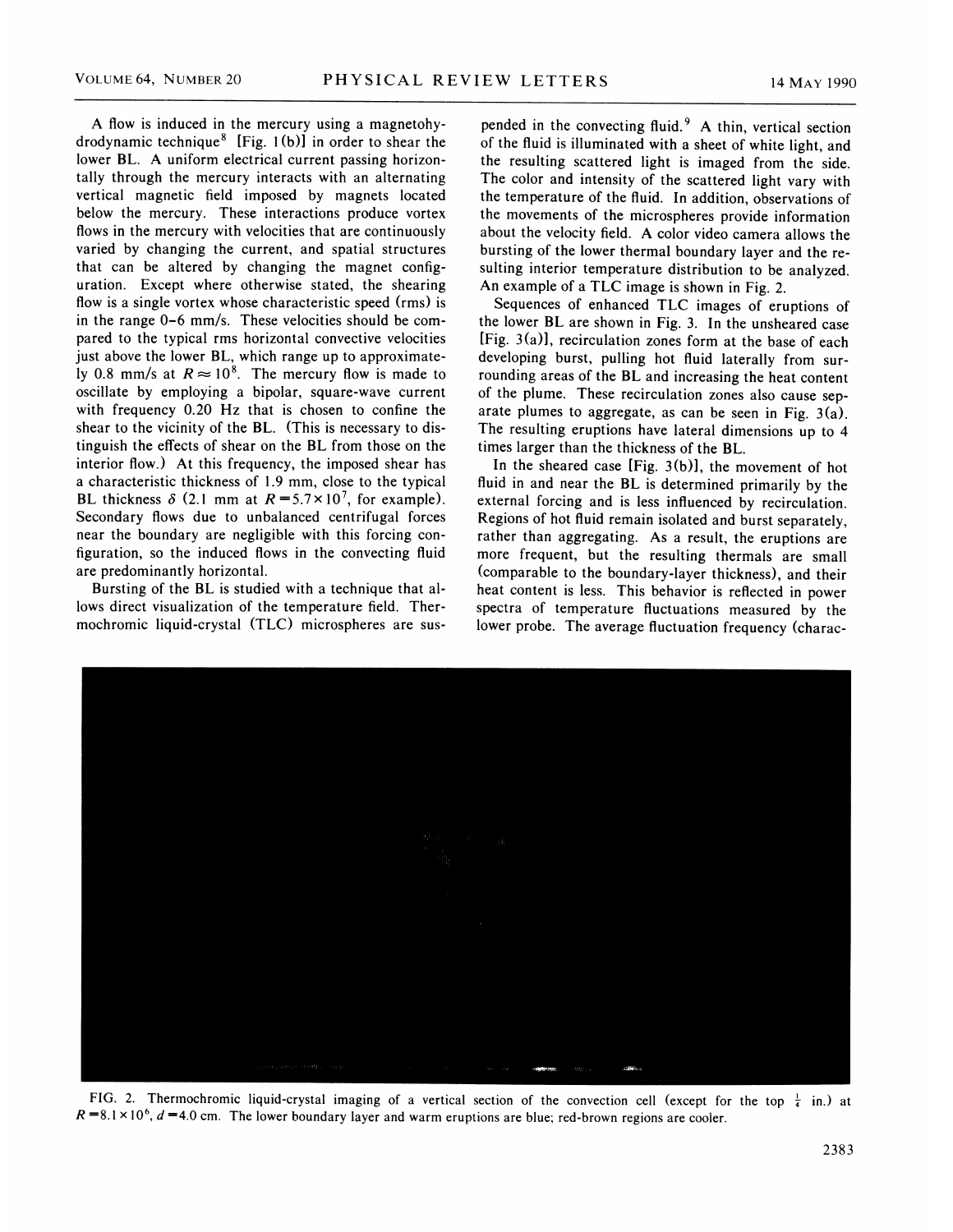

FIG. 3. Eruptions of the lower boundary layer for  $R = 1.1$  $\times$ 10<sup>8</sup> and  $d = 9.0$  cm. In these images, the light regions (actually blue) correspond to warm fiuid. The full width of the cell is shown (but not the full height). (a) Unsheared convection: Two hot sections of the boundary layer aggregate while erupting (see arrows). (b) Convection sheared by an oscillating mercury flow of rms velocity 6 mm/s. Sections of the boundary layer erupt separately, increasing the frequency of bursting.



FIG. 4. Dependence of heat flux on rms forcing velocity  $v_s$ .  $R = 4.6 \times 10^6$  (d),  $5.7 \times 10^7$  ( $\Delta$ ),  $1.1 \times 10^8$  (o).

terized by the first moment of the power spectrum) increases monotonically by a factor of 3-4 over the range of forcing velocities studied. It is clear from these observations that external (and internal) shearing winds influence the organization of thermal eruptions from the BL. However, their effect on the heat flux is surprisingly small (Fig. 4). The Nusselt number increases by up to 5% in the presence of oscillating shear flows, independent of R.

Measurements of temperature PDF's in the unsheared convective flow are presented in Figs.  $5(a)$  and  $5(b)$ . The scaled PDF's just above the lower BL [Fig. 5(a)] are approximately Gaussian and are independent of R over the range studied, as indicated by the different symbols. The PDF's in the center of the cell [Fig. 5(b)], on the other hand, depend on  $R$ . They are exponential for  $R \gtrsim 3 \times 10^7$ , the regime of hard turbulence. Below R  $\approx 10^7$ , the center PDF's are mixed, having exponential peaks but Gaussian tails. This change in the behavior of



FIG. 5. Temperature probability distribution functions:  $R = 4.9 \times 10^6$  (0),  $5.7 \times 10^7$  ( $\triangle$ ),  $1.1 \times 10^8$  (0). The data are scaled by subtracting the mean temperature  $\langle T \rangle$  and dividing by the rms temperature fluctuations  $T_{\text{rms}}$ . (a) Unsheared, lower probe; (b) unsheared, center probe; (c) sheared (6 mm/s), lower probe; (d) sheared, center probe.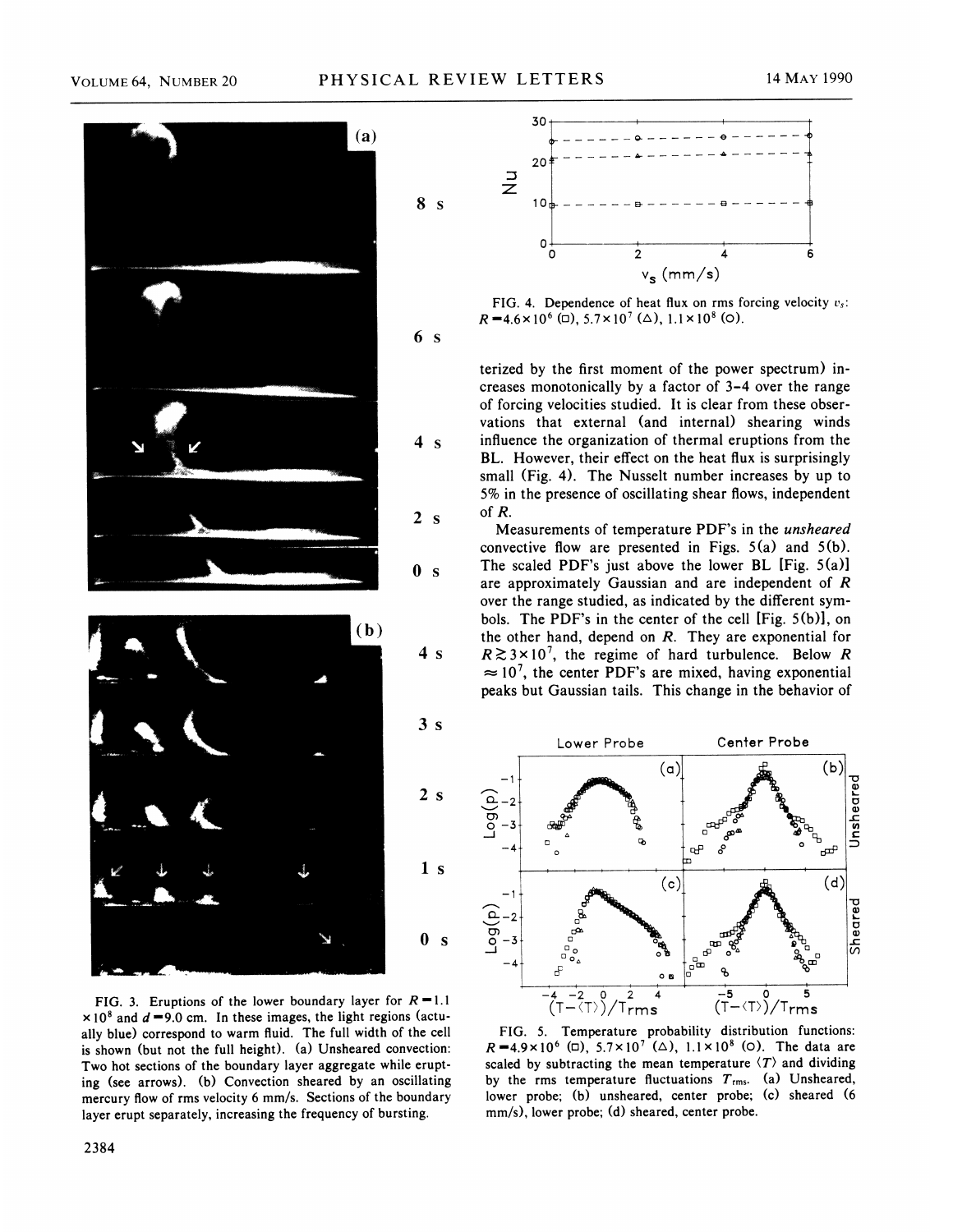the PDF's marks a transition between turbulent convective regimes, similar to the soft-to-hard transition observed in Ref. 3. However, these "soft-turbulence" PDF's are fundamentally different from those of Ref. 3 at comparable R, which do not have exponential peaks. Mixed PDF's have also been observed in numerical simulations of soft turbulence.<sup>10</sup> Experimental tests indicate that the PDF's for R below  $10^7$  are purely Gaussian when the aspect ratio is sufficiently small. (We discovered this fact by inserting Plexiglas spacers in our shallow cell to reduce its aspect ratio to that of the taller one, 0.7.)

If the lower BL is sheared externally, the PDF's at the lower probe change from Gaussian to exponential with asymmetrical tails [Fig. 5(c)l. These changes in the lower PDF's are probably due to external shear preventing the organization of large coherent plumes, as seen in Fig. 3. (Changes in PDF's of this nature have been predicted in a recent theory<sup>11</sup> that relates them to the correlations between temperature and vertical velocity.) It is interesting that these lower PDF's, like those in the unsheared case, are independent of R. Whereas the scaled PDF's at the lower probe change dramatically in response to the external forcing, those in the center remain constant [Fig. 5(d)], with the exception of a slight change in the positive-temperature tail for  $R = 4.9$  $\times 10^6$ . (There are small shifts to higher  $\langle T \rangle$  in the unscaled PDF's, but the standard deviation of temperature fluctuations remains constant.)

In conclusion, we have observed that the heat flux is not substantially affected by major shear-induced changes in the boundary-layer dynamics, as manifested in local power spectra, temperature probability distribution functions, and visual observations of the temperature field. It should be emphasized, however, that the heat flux is robust only if the forcing winds are strictly horizontal and limited to the vicinity of the BL. Substantial increases in Nu (up to 70%) are observed if the BL is perturbed by much more energetic forcing that produces secondary flows with significant vertical components.<sup>12</sup> Decreases in Nu, on the other hand, are observed in previous experiments<sup>13</sup> and simulations<sup>14</sup> on thermally stratified plane Couette flow, where imposed linear shears are not confined to the BL and appear to disrupt large-scale thermal structures in the interior.

Our results appear to be inconsistent with the hypothesis that shear-induced stabilization of the BL's (i.e., horizontal interior winds increasing the thickness  $\delta$  at which the BL erupts) is responsible for the value of  $\beta$  $(\cong \frac{2}{7})$  observed at large R. Perhaps vigorous winds at large R cause the interior temperature distribution not to be strictly isothermal, as in Refs. 13 and 14, thus reducing the heat flux. Alternatively, several authors have proposed recently that  $\delta$  is governed not by marginal stability but by a balance between diffusive heat flux into and advective heat flux out of the BL.<sup>15</sup> It is possible to explain the observed scaling behavior in this manner.

The absence of change in the lower PDF at the softto-hard transition suggests that a global analysis of the convecting layer is necessary to understand the transition. Visual observations using TLC imaging show that in the soft-turbulence regime the thermal plumes frequently span the full height of the cell (see Fig. 2), whereas at higher  $R$  they are broken into smaller structures before traversing the cell. These observations, along with those of the sensitivity of the center PDF's to aspect ratio at lower  $R$  (but not to BL shear), suggest that changes in the organization and coherence of thermal structures in the interior are a dominant feature of the soft-to-hard transition. Quantitative studies of the full temperature field may lead to a deeper understanding of these issues and are in progress.

We are pleased to acknowledge useful discussions with J. Domaradzki, E. Moses, M. Parsley, B. Shraiman, V. Yakhot, and S. Zaleski. The assistance of T. Davis in the construction of the convection apparatus is gratefully acknowledged. This work was supported by the University Research Initiative program under Contract No. DARPA/ONR N00014-85-K-0759.

'See, e.g., E. Mollo-Christensen, Annu. Rev. Fluid Mech. 5, 101 (1973); W. W. Willmarth, Adv. Appl. Mech. 15, 159 (1975).

 $2W$ . V. R. Malkus, Proc. Roy. Soc. London A 225, 185 (1954); C. H. B. Priestley, Aust. J. Phys. '7, 176 (1954); L. N. Howard, in Proceedings of the Eleventh 1nternational Con gress of Applied Mechanics, Munich, edited by H. Görtler (Springer-Verlag, Berlin, 1966), p. 1109.

<sup>3</sup>B. Castaing, G. Gunaratne, F. Heslot, L. Kadanoff, A. Libchaber, S. Thomae, X. Z. Wu, S. Zaleski, and G. Zanetti, J. Fluid Mech. 204, <sup>1</sup> (1989).

<sup>4</sup>See, e.g., G. S. Young, Earth Sci. Rev. 25, 179 (1988).

<sup>5</sup>F. Heslot, B. Castaing, and A. Libchaber, Phys. Rev. A 36, 5870 (1987). See also T. Y. Chu and R. J. Goldstein, J. Fluid Mech. 60, 141 (1973); D. C. Threlfall, J. Fluid Mech. 67, 17 (1975).

<sup>6</sup>S. Zaleski (private communication).

7S. Gross, G. Zocchi, and A. Libchaber, C. R. Acad. Sci. 307, 447 (1988).

 $8J.$  Sommeria, J. Fluid Mech. 170, 139 (1986); P. Tabeling, B. Perrin, and S. Fauve, Europhys. Lett. 3, 459 (1987).

<sup>9</sup>H. S. Rhee, J. R. Koseff, and R. L. Street, Exp. Fluids 2, 57 (1984); D. Dabiri and M. Gharib, Bull. Am. Phys. Soc. 34, 2337 (1989).

<sup>10</sup>S. Christie and J. A. Domaradzki, Bull. Am. Phys. Soc. 34, 2338 (1989).

''Y. G. Sinai and V. Yahkot, Phys. Rev. Lett. 63, <sup>1962</sup> (1989);V. Yahkot, Phys. Rev. Lett. 63, 1965 (1989).

'2T. H. Solomon and J. P. Gollub (to be published).

<sup>13</sup>A. P. Ingersoll, J. Fluid Mech. **25**, 209 (1966).

'4J. A. Domaradzki and R. W. Metcalfe, J. Fluid Mech. 193, 499 (1988).

 $15Z$ . -S. She, Phys. Fluids A 1, 911 (1989); B. I. Shraiman and E. Siggia (to be published).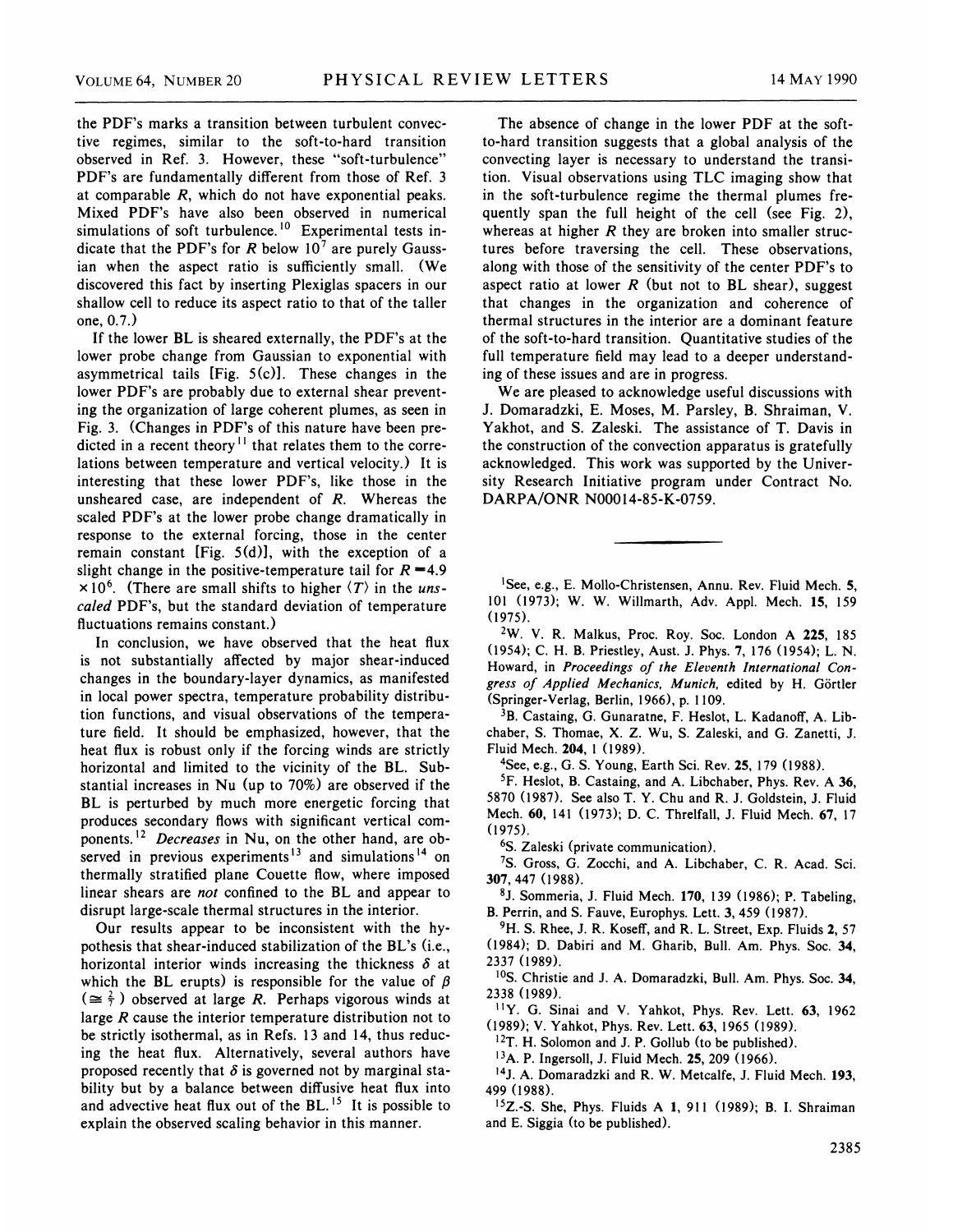

FIG. 1. (a) A schematic diagram of convection apparatus, showing temperature probes in the water layer. The sapphire window and mercury are maintained at constant temperatures. (b) Exploded view of magnetohydrodynamic forcing of a vortical flow in the mercury layer.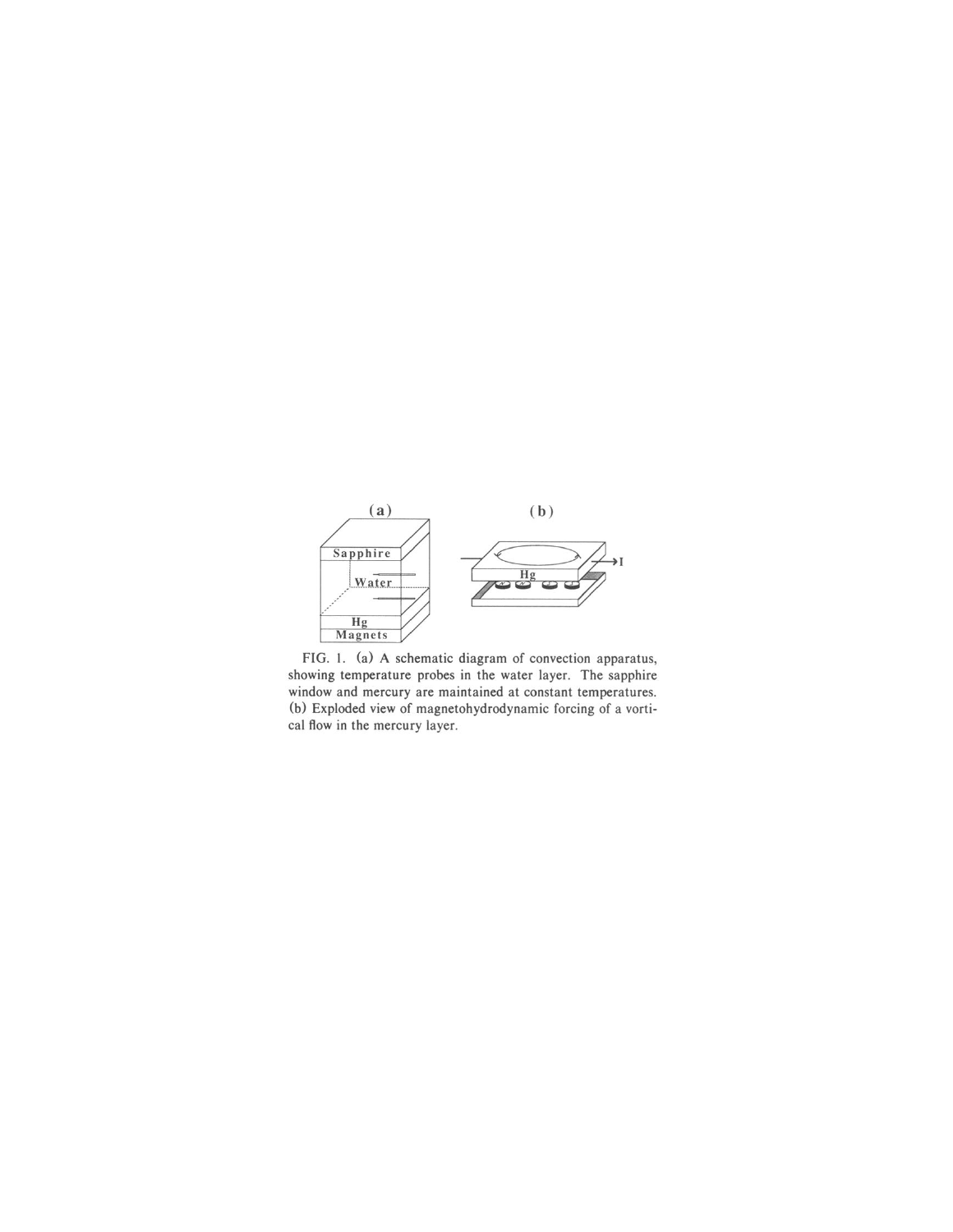

FIG. 2. Thermochromic liquid-crystal imaging of a vertical section of the convection cell (except for the top  $\frac{1}{4}$  in.) at  $R = 8.1 \times 10^6$ ,  $d = 4.0$  cm. The lower boundary layer and warm eruptions are blue; red-brown